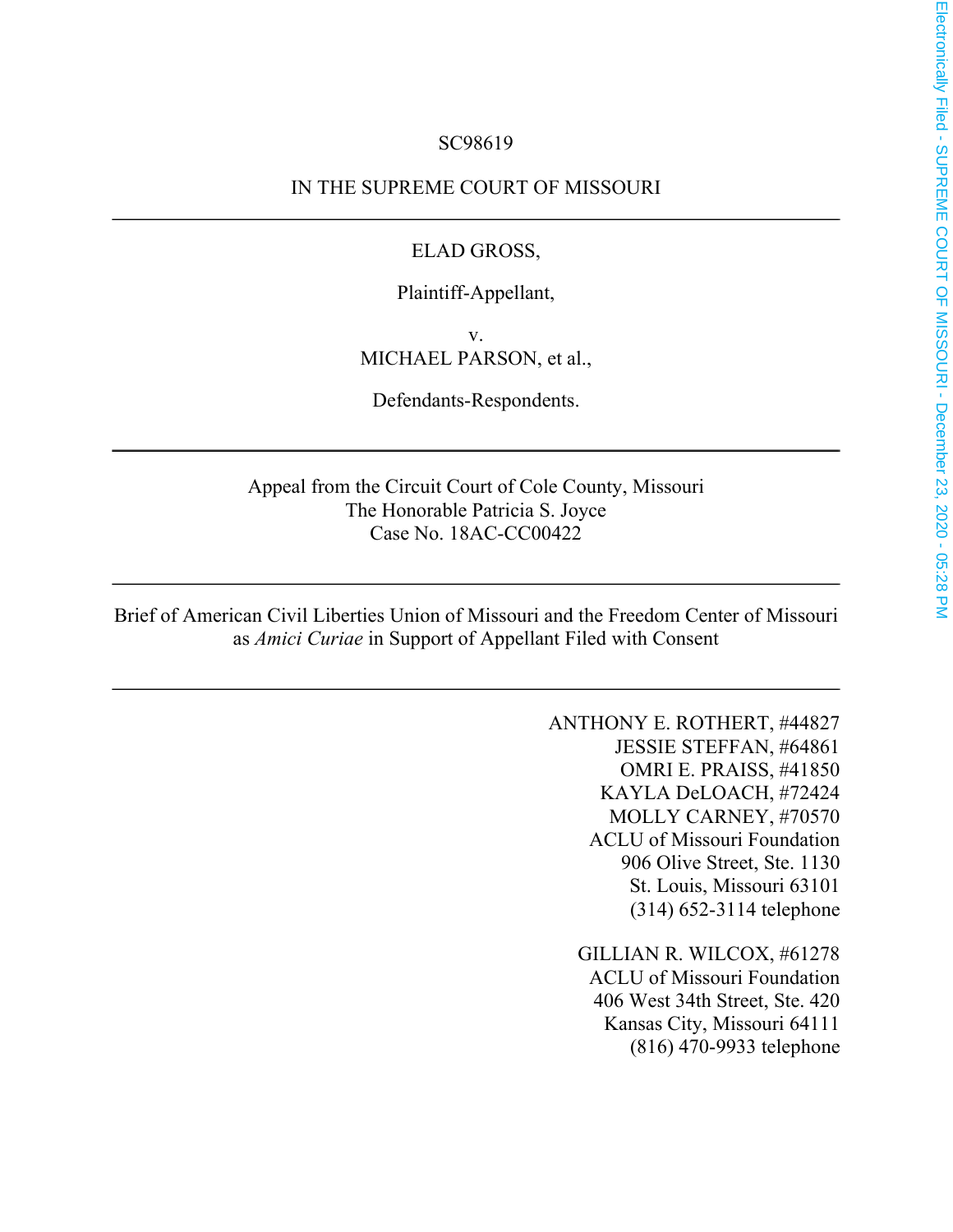## **TABLE OF CONTENTS**

| The circuit court erred by permitting the Governor's Office to charge for<br>I.                    |
|----------------------------------------------------------------------------------------------------|
|                                                                                                    |
| Section 610.026 consists of two subsections that delineate different permissible<br>a.             |
| Subsection $610.026.1(2)$ applies in this case because the requested records<br>$\mathbf{b}$ .     |
| Subsection $610.026.1(2)$ does not allow attorney review time to be charged. .11<br>$\mathbf{c}$ . |
| Even assuming subsection $610.026.1(1)$ applies, this subsection also does not<br>d.               |
| II. The circuit court erred by determining that 120 business days was reasonable                   |
|                                                                                                    |
|                                                                                                    |
|                                                                                                    |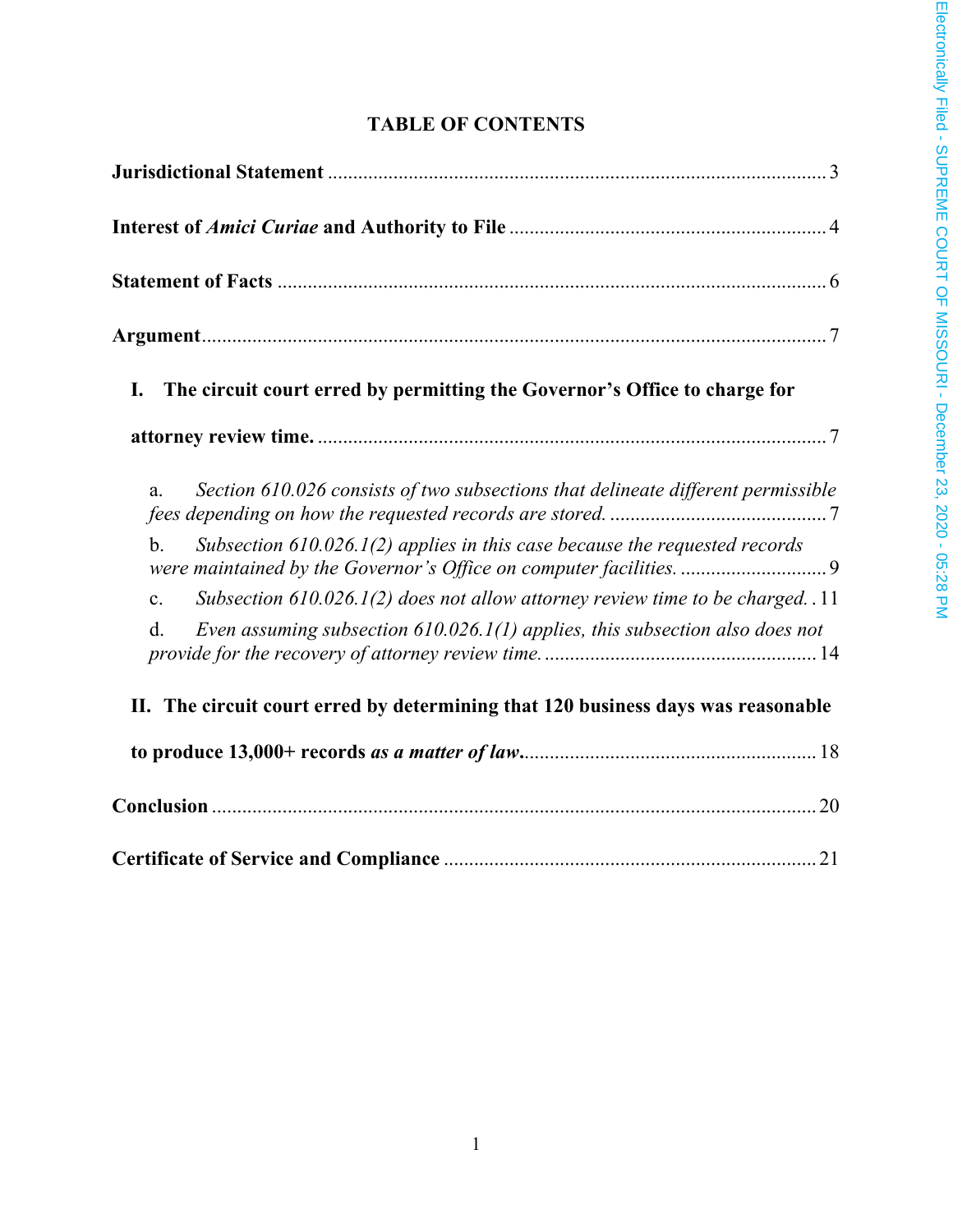# **TABLE OF AUTHORITIES**

| Borden Co. v. Thomason,                            |
|----------------------------------------------------|
| Chasnoff v. Mokwa,                                 |
| Cox v. City of Chillicothe,                        |
| Hemeyer v. KRCG-TV,                                |
| Keller v. Marion Cty. Ambulance Dist.,             |
| Prime Aid Pharmacy Corp. v. Express Scripts, Inc., |
| R.L. Polk & Co. v. Mo. Dep't of Rev.,              |
| State ex rel. Hunter v. Lippold,                   |
| State ex rel. SSM Health Care St. Louis v. Neill,  |
| Strake v. Robinwood West Cmty. Improvement Dist.,  |
| Union Elec. Co. v. Dir. of Revenue,                |
| <b>Statutes</b>                                    |
|                                                    |
|                                                    |
|                                                    |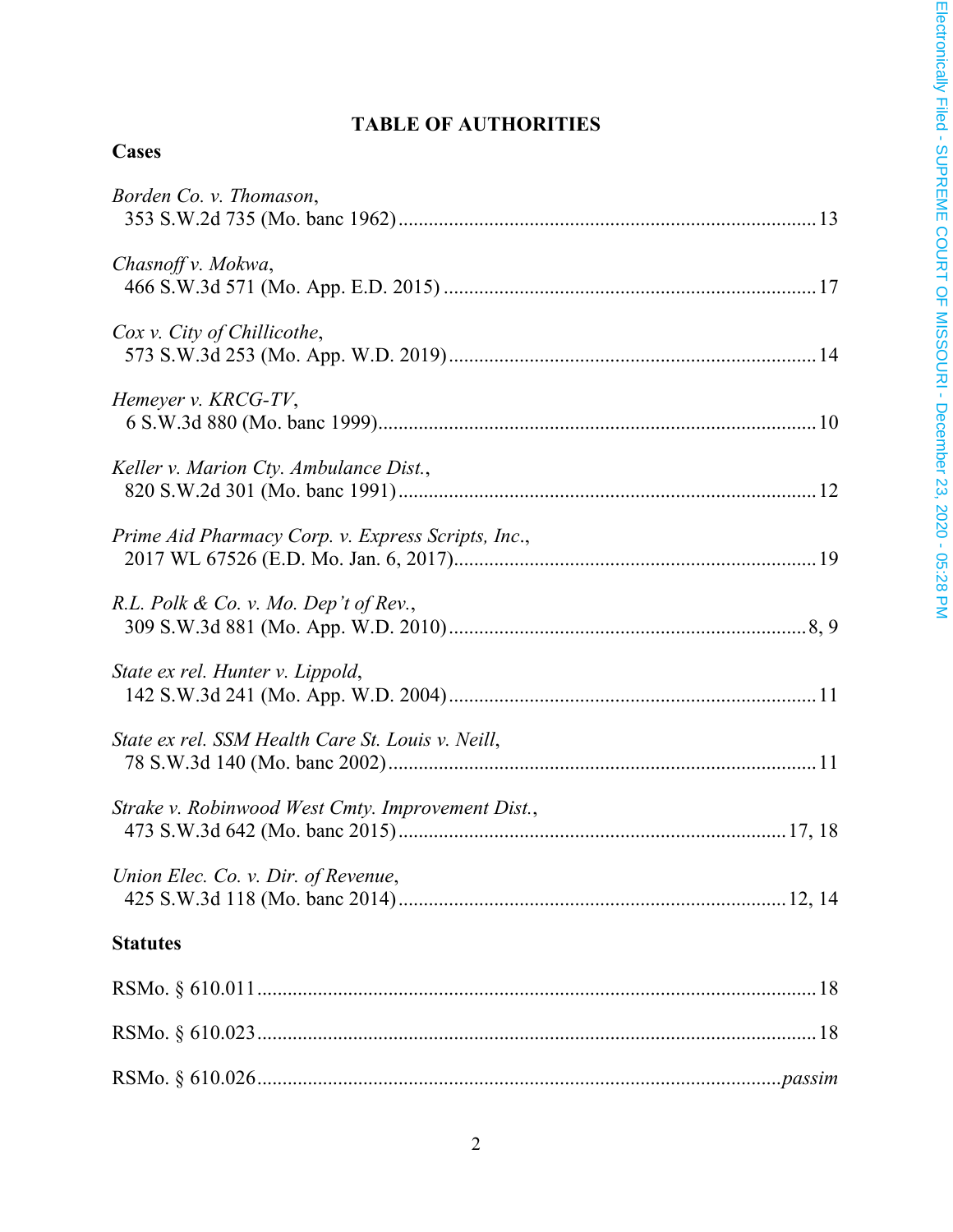### **Jurisdictional Statement**

<span id="page-3-0"></span>*Amici* adopt the jurisdictional statement as set forth in Appellant's brief.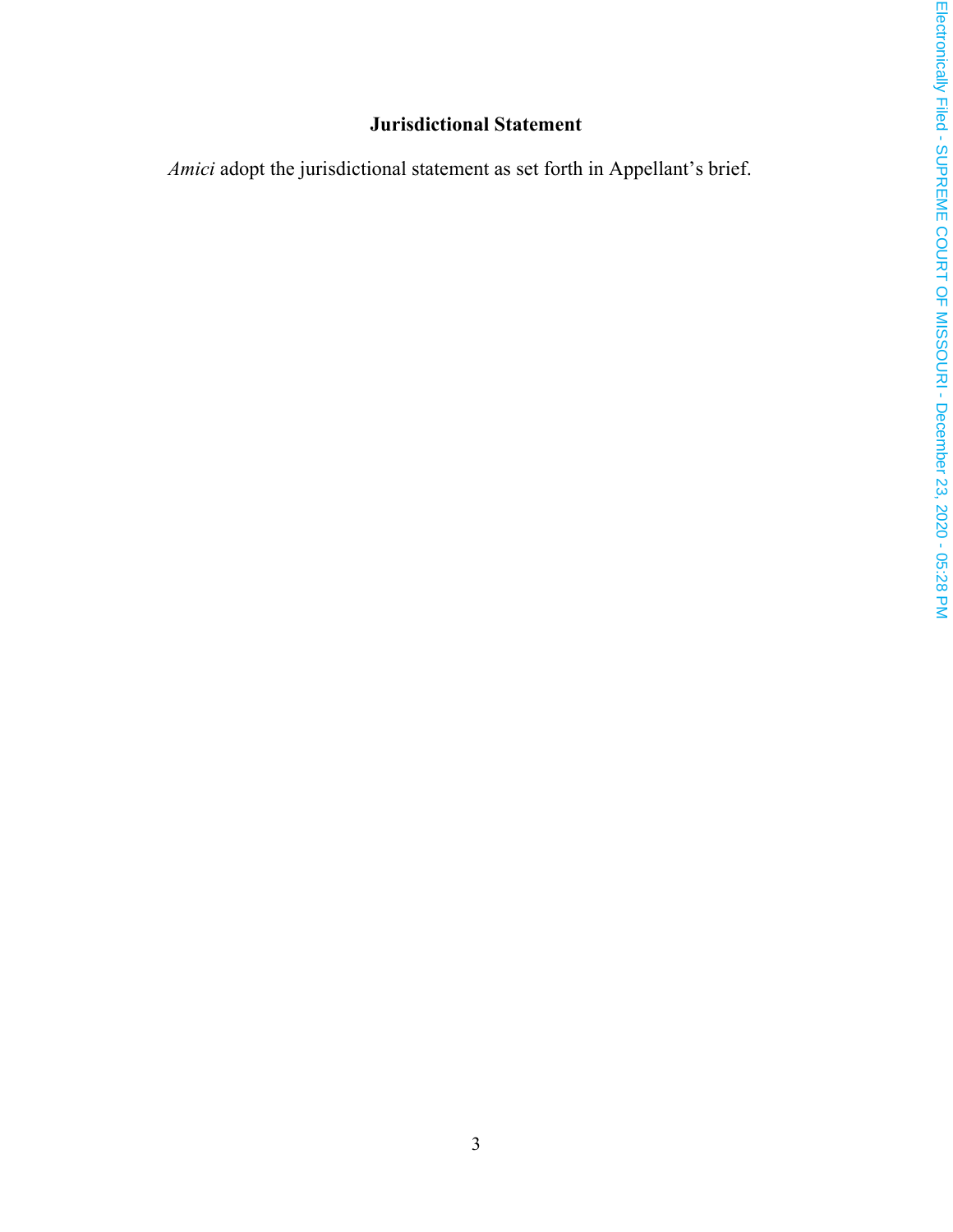#### **Interest of** *Amici Curiae* **and Authority to File**

<span id="page-4-0"></span>**The American Civil Liberties Union (ACLU) of Missouri** is an affiliate of the national ACLU, a nonprofit, nonpartisan membership organization founded in 1920 to protect and advance civil liberties throughout the United States. The ACLU has more than 1.6 million members nationwide. The ACLU of Missouri has more than 19,000 members. In furtherance of their mission, the ACLU and its state affiliates engage in litigation, by direct representation and as *amici curiae*, to encourage the protection of rights guaranteed by the federal and state constitutions.

The ACLU of Missouri strives to make sure governmental entities are transparent, accountable to the public, and compliant with the requirements of the Missouri Sunshine Law. The ACLU of Missouri not only makes dozens of Sunshine Law requests each year, it also litigates Sunshine Law cases on a regular basis throughout the state. A sampling of the Sunshine Law cases the ACLU has litigated includes: *Harper v. Mo. State Hwy. Patrol*, WD 82465, 2019 WL 5699937 (Mo. App. W.D. Nov. 5, 2019); *Malin v. Cole Cty. Prosecuting Att'y*, 565 S.W.3d 748 (Mo. App. W.D. 2019); *Farber v. Metro. Police Dep't of the City of St. Louis*, 558 S.W.3d 70 (Mo. App. E.D. 2018); *Bray v. Lombardi*, 516 S.W.3d 839 (Mo. App. W.D. 2017); *Reporters Comm. for Freedom of the Press v. Mo. Dep't of Corrs.*, 514 S.W.3d 24 (Mo. App. W.D. 2017); *Am. Civil Liberties Union of Mo. Found. v. Mo. Dep't of Corrs.*, 504 S.W.3d 150 (Mo. App. W.D. 2016); *Strake v. Robinwood West Cmty. Improvement Dist.*, 473 S.W.3d 642 (Mo. banc 2015); *Chasnoff v. Mokwa*, 466 S.W.3d 571 (Mo. App. E.D. 2015); *Chasnoff v. Mokwa*, 415 S.W.3d 152 (Mo. App. E.D. 2013); *Ishmon v. St. Louis Bd. of Police Comm'rs*, 415 S.W.3d 144 (Mo.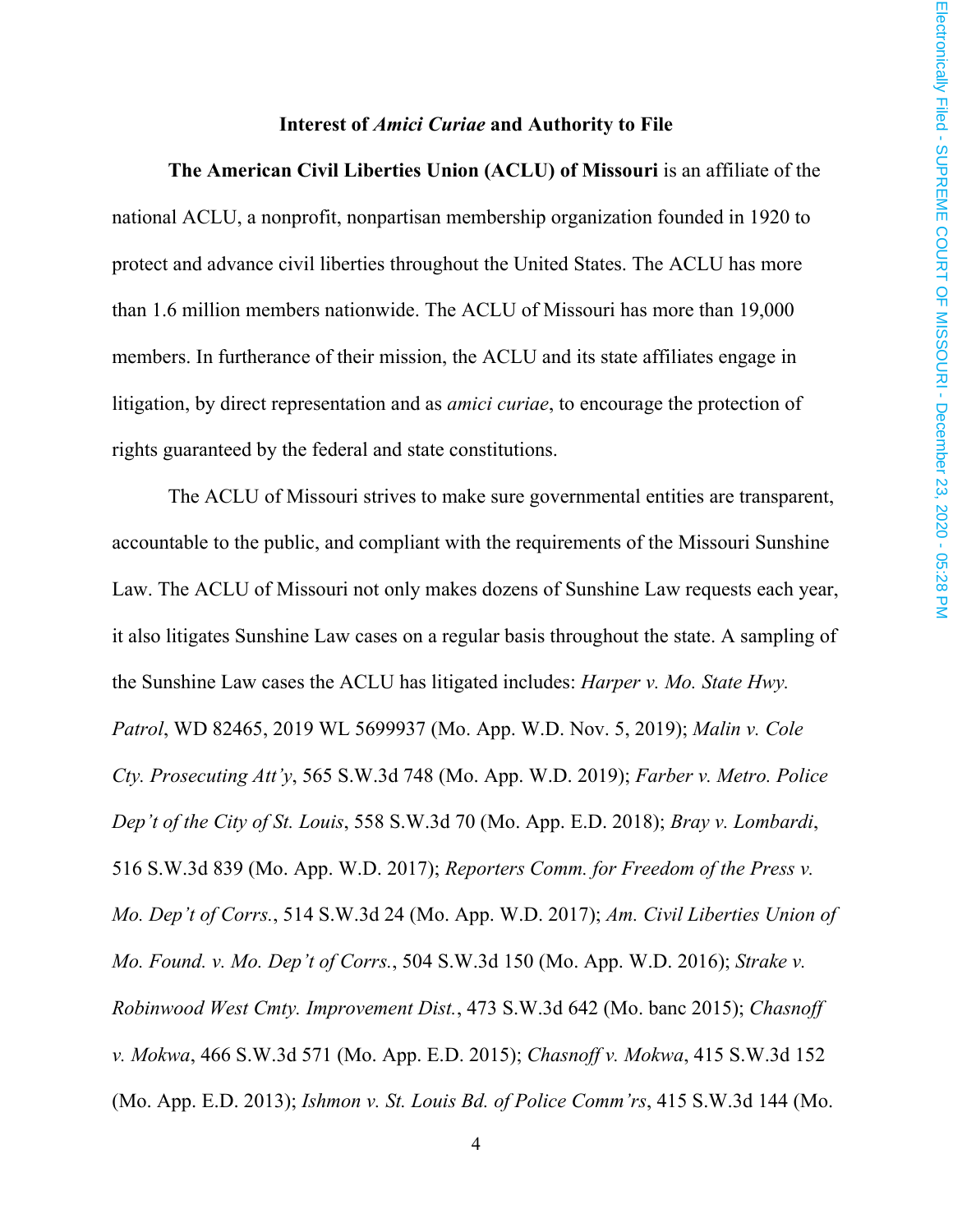App. E.D. 2013); and *Chasnoff v. Bd. of Police Comm'rs*, 334 S.W.3d 147 (Mo. App. E.D. 2011).

**The Freedom Center of Missouri** is a nonprofit, nonpartisan organization dedicated to research, litigation, and education for the advancement of individual liberty and the principles of transparent, accountable, constitutionally limited government. The Freedom Center emphasizes the importance of the Sunshine Law as a critical tool for allowing citizens to inform themselves as to what government officials are doing with the authority and taxpayer resources the people have granted those officials. The Freedom Center litigates constitutional issues in state and federal courts and also litigates Sunshine Law cases on a regular basis.

This brief is filed with the consent of Appellant and Respondents.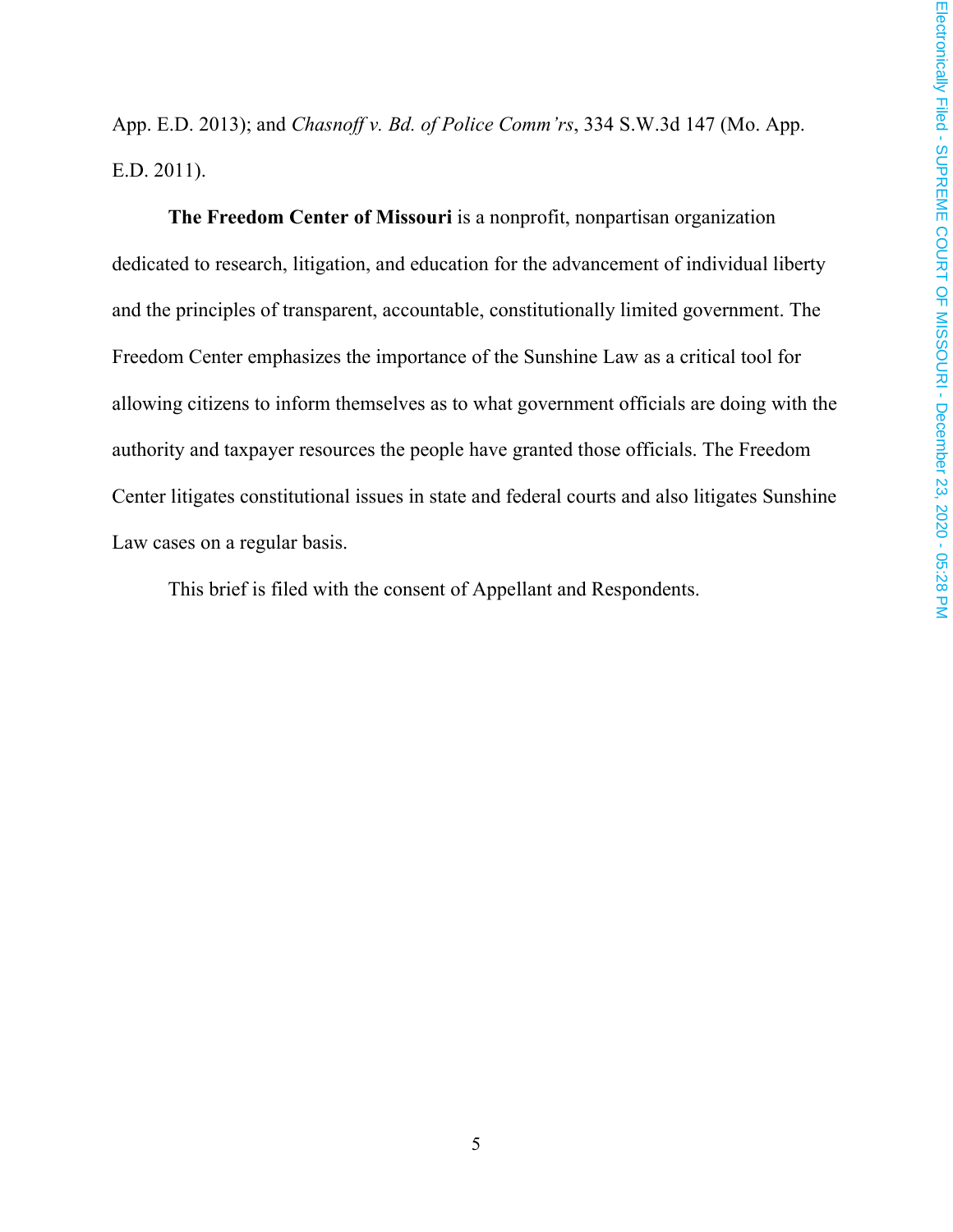## **Statement of Facts**

<span id="page-6-0"></span>*Amici* adopt the statement of facts as set forth in Appellant's brief.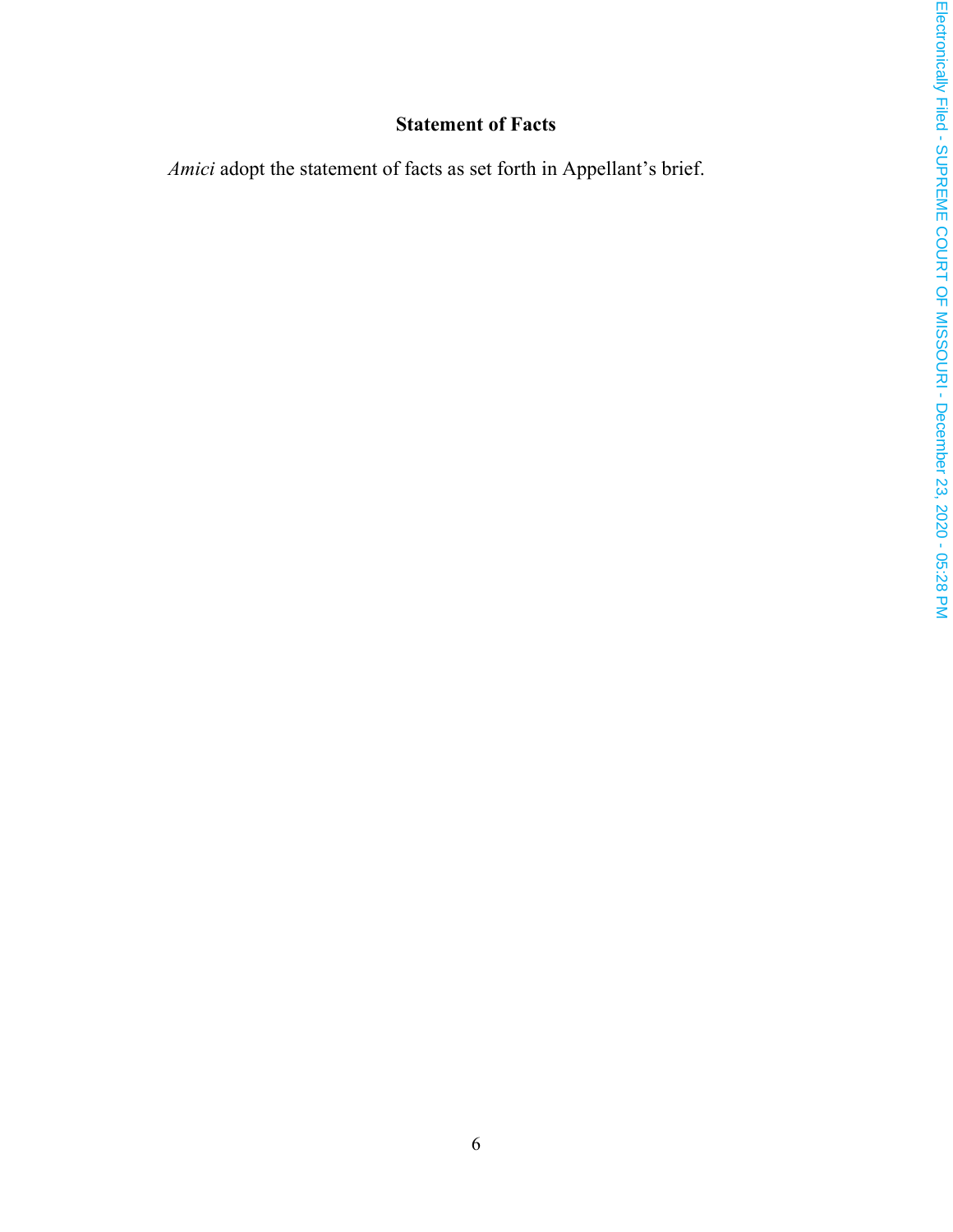#### **Argument**

<span id="page-7-0"></span>This case arises out of a dispute over a citizen's request to access public records retained by Governor Mike Parson's Office (the "Governor's Office"). *Amici*'s position highlights two erroneous holdings in the circuit court's decision: that the Governor's Office could charge for attorney review time and that taking 120 business days (more than five months) to produce the requested records was reasonable as a matter of law.

The trial court's judgment and order to dismiss should be reversed and the case remanded for further proceedings.

#### <span id="page-7-1"></span>**I. The circuit court erred by permitting the Governor's Office to charge for attorney review time.**

<span id="page-7-2"></span>a. *Section 610.026 consists of two subsections that delineate different permissible fees depending on how the requested records are stored.*

Section 610.026.1 provides that public governmental bodies have the

responsibility to "provide access to … public records" subject to two subsections.

First, subsection 610.026.1(1) applies to records that are maintained in hard-copy

paper format. Specifically, subsection 610.026.1(1) provides, in relevant part, as follows:

(1) **Fees for copying public records**, except those records restricted under section 32.091, shall not exceed ten cents per page for a **paper copy not larger than nine by fourteen inches**, with the hourly fee for duplicating time not to exceed the average hourly rate of pay for clerical staff of the public governmental body. Research time required for fulfilling records requests may be charged at the actual cost of research time. Based on the scope of the request, the public governmental body shall produce the copies using employees of the body that result in the lowest amount of charges for search, research, and duplication time.

(emphasis added).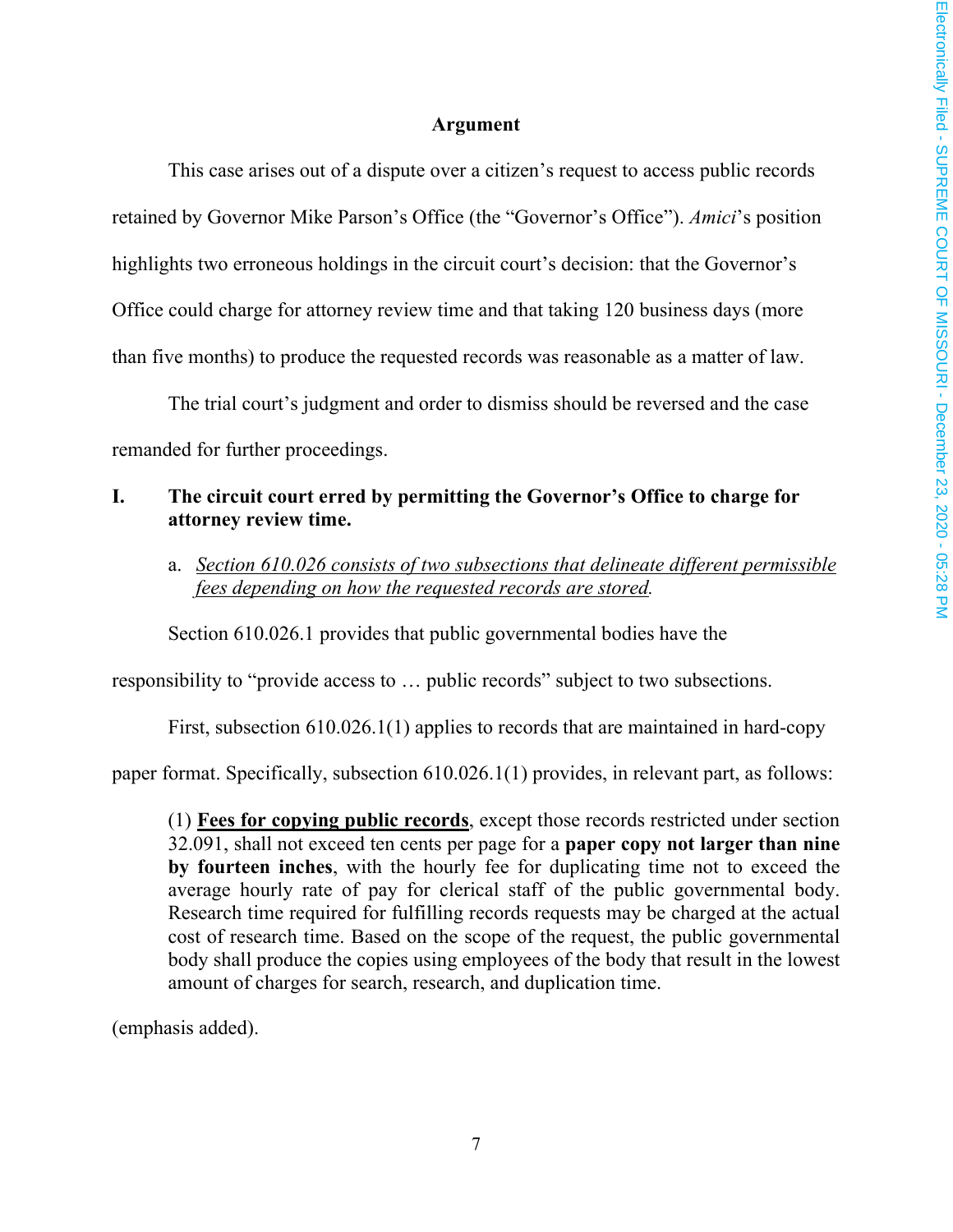Second, subsection 610.026.1(2) applies to, among other electronic records,

records maintained on computer facilities. Specifically, subsection 610.026.1(2) states, in

relevant part:

(2) **Fees for providing access to public records maintained on computer facilities,** recording tapes or disks, videotapes or films, pictures, maps, slides, graphics, illustrations or similar audio or visual items or devices, and for paper copies larger than nine by fourteen inches shall include only the cost of copies, staff time, which shall not exceed the average hourly rate of pay for staff of the public governmental body required for making copies and programming, if necessary, and the cost of the disk, tape, or other medium used for the duplication. […] If programming is required beyond the customary and usual level to comply with a request for records or information, the fees for compliance may include the actual costs of such programming.

(emphasis added).

The two subsections delineate different types of fees that a public governmental body can charge for producing records. *See*, *e.g.*, *R.L. Polk & Co. v. Mo. Dep't of Rev.*, 309 S.W.3d 881, 885 (Mo. App. W.D. 2010) (recognizing that the treatment of records under the two subsections is distinct). In particular, the type of fees that a public governmental body can charge depend on how the requested records are maintained by the governmental body: in hard-copy format or on computer facilities. As relevant here, if a record is maintained electronically, a public governmental body is limited to the types of fees listed in subsection 2.

In *R.L. Polk*, a requester sought electronic records. The Court of Appeals rejected the public governmental body's argument that it could charge a per-record fee for those records because that fee was not among those categories of fees listed in subsection 610.026.1(2): "The legislature specifically chose to authorize a per record fee for paper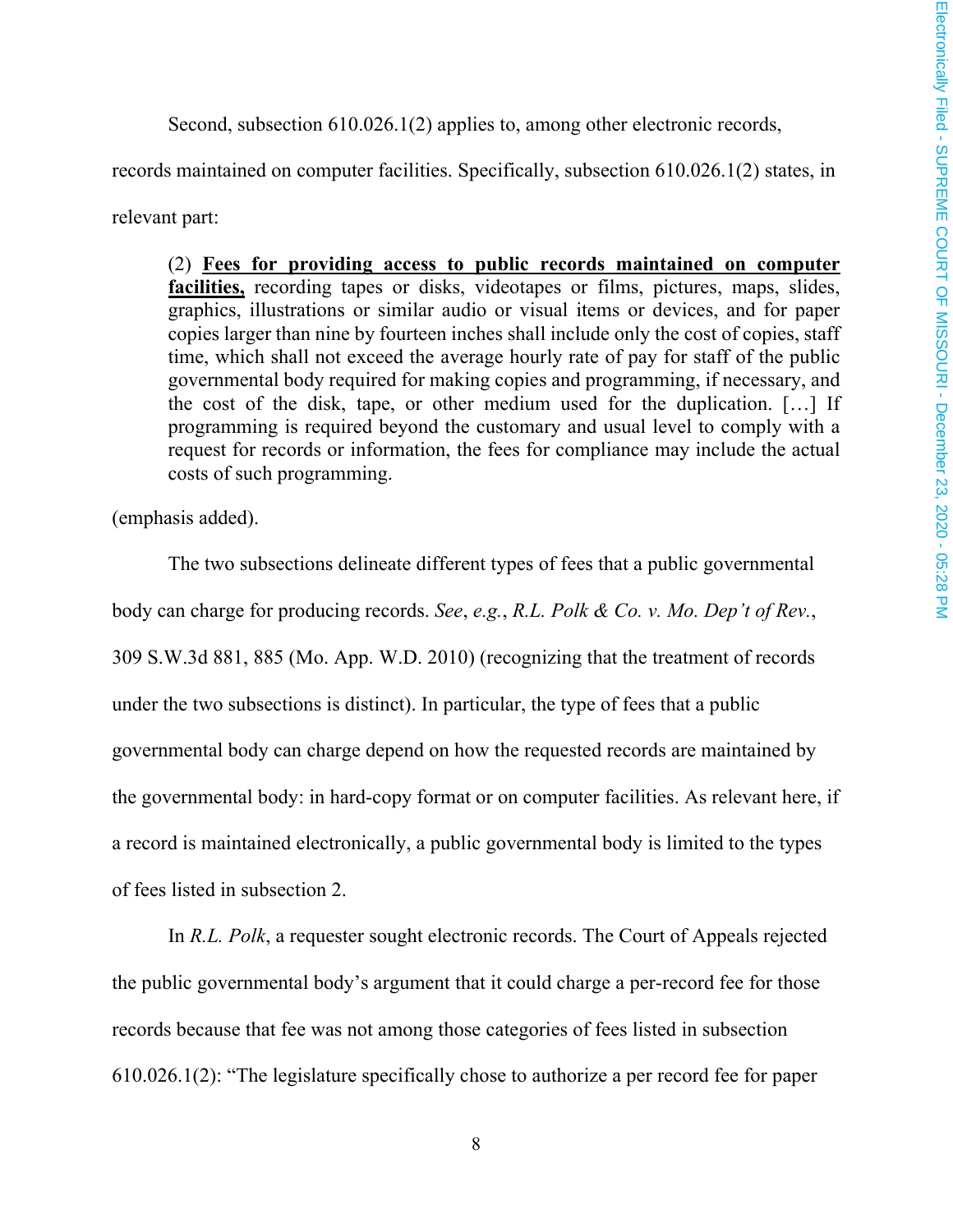copies in section 610.026.1(1). Similar language is conspicuously absent from section 610.026.1(2), which imposes fee limitations for, among other types of records, records maintained on computer facilities. . . . Section 610.026.1(2) specifically limits the fee for providing access to public records maintained on computer facilities to include only the cost of copies, staff time, and the cost of the medium used for duplication." *R.L. Polk*, 309 S.W.3d at 885–86.

Likewise here, if the Governor's Office records are maintained on computer facilities, it is limited to charging only the categories of fees enumerated in subsection 2.

#### <span id="page-9-0"></span>b. *Subsection 610.026.1(2) applies in this case because the requested records were maintained by the Governor's Office on computer facilities.*

On August 18, 2018, Mr. Gross sought "[a]ny and all records, communications, documents, emails, reports, and other material" sent from the Governor's Office or received by the Governor's Office from twenty-seven named individuals or entities after January 9, 2017 ("First Sunshine Request"). Because e-mail is omnipresent and regularly used to deliver records, documents, and reports in electronic format, the First Sunshine Request likely sought only documents maintained by the Governor's Office in an electronic format on computer facilities. This prospect was confirmed on September 21, 2018, when the Governor's Office advised Mr. Gross that it would be producing the responsive "records to you in a disk."

The fact that the Governor's Office was planning to produce the requested records on a disk establishes that *all* of the records were maintained on computer facilities. Indeed, one of the following scenarios must have occurred: (1) all of the requested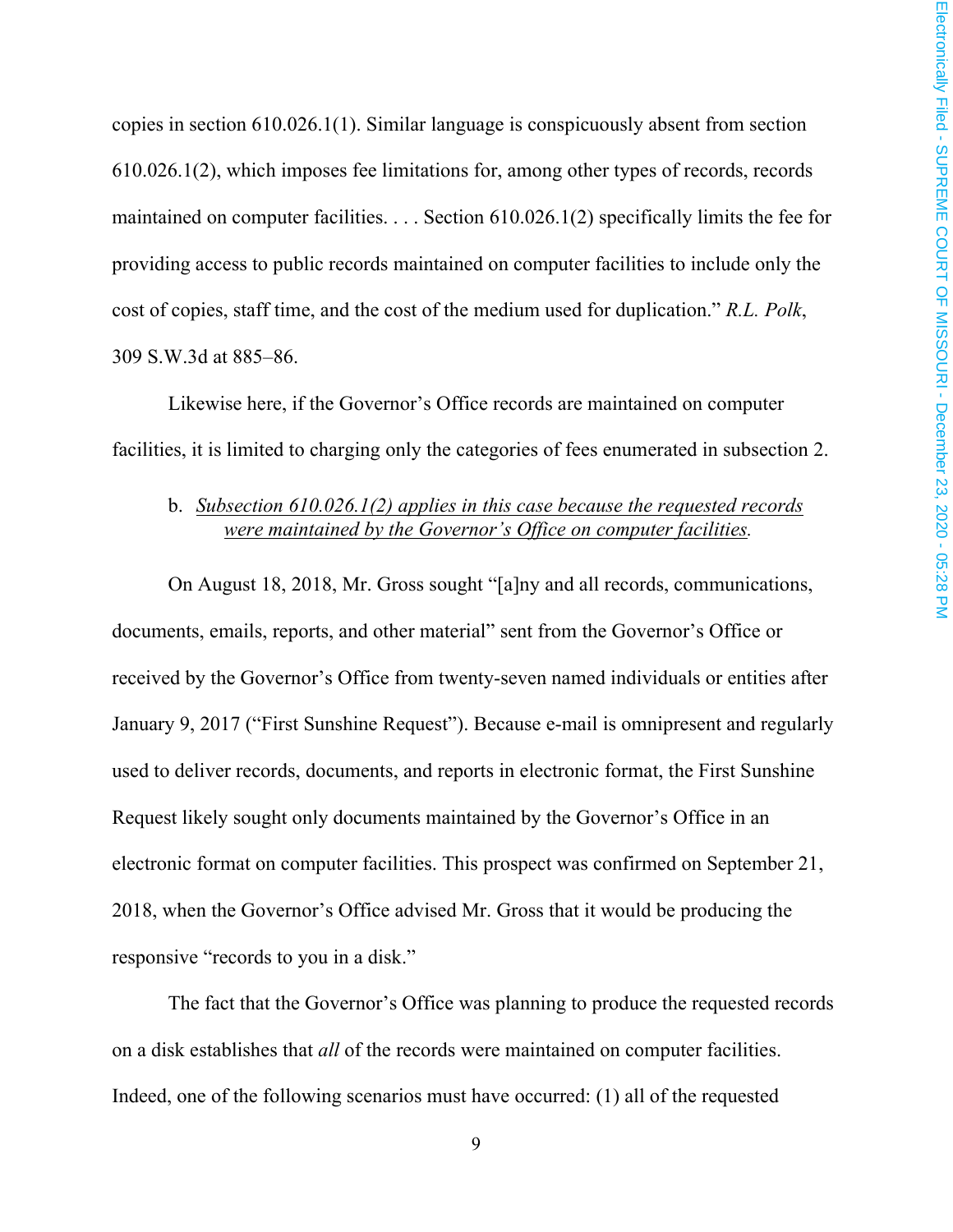records were maintained in an electronic format and were therefore going to be produced on a disk; or (2) some of the requested records were originally maintained in hard-copy format, however, the Governor's Office chose to convert such records to an electronic format prior to producing them on a disk. However, in either scenario, *only* subsection 610.026.1(2) applies in this case because the requested records were maintained by the Governor's Office on computer facilities in an electronic format.

This Court's decision in *Hemeyer v. KRCG-TV*, 6 S.W.3d 880 (Mo. banc 1999), is instructive. Specifically, the Court recognized that although Chapter 610 does not define "retain," the plain and ordinary meaning of the word is "to hold or continue to hold in possession or use: continue to have, use, recognize, or accept: **maintain in one's keeping**...." *Id*. at 881 (quoting WEBSTER'S THIRD NEW INTERNATIONAL DICTIONARY 1938 (1976) (emphasis added)). Moreover, the Court remarked that "[t]he plain and ordinary meaning of the word 'retain' does not specify a length of time for holding or maintaining." *Id*. at 882.

Consistent with *Hemeyer*, it follows that the Governor's Office maintained all the requested records in an electronic format on computer facilities. This is true even assuming, *arguendo*, that some of the requested records were converted from hard-copy format to an electronic format, and the Governor's Office held them in such a format for only a short time. The only thing that matters is that the Governor's Office planned to produce the records on a disk, which establishes that all of the records were maintained in an electronic format on a computer facility. Thus, it follows that subsection 610.026.1(2)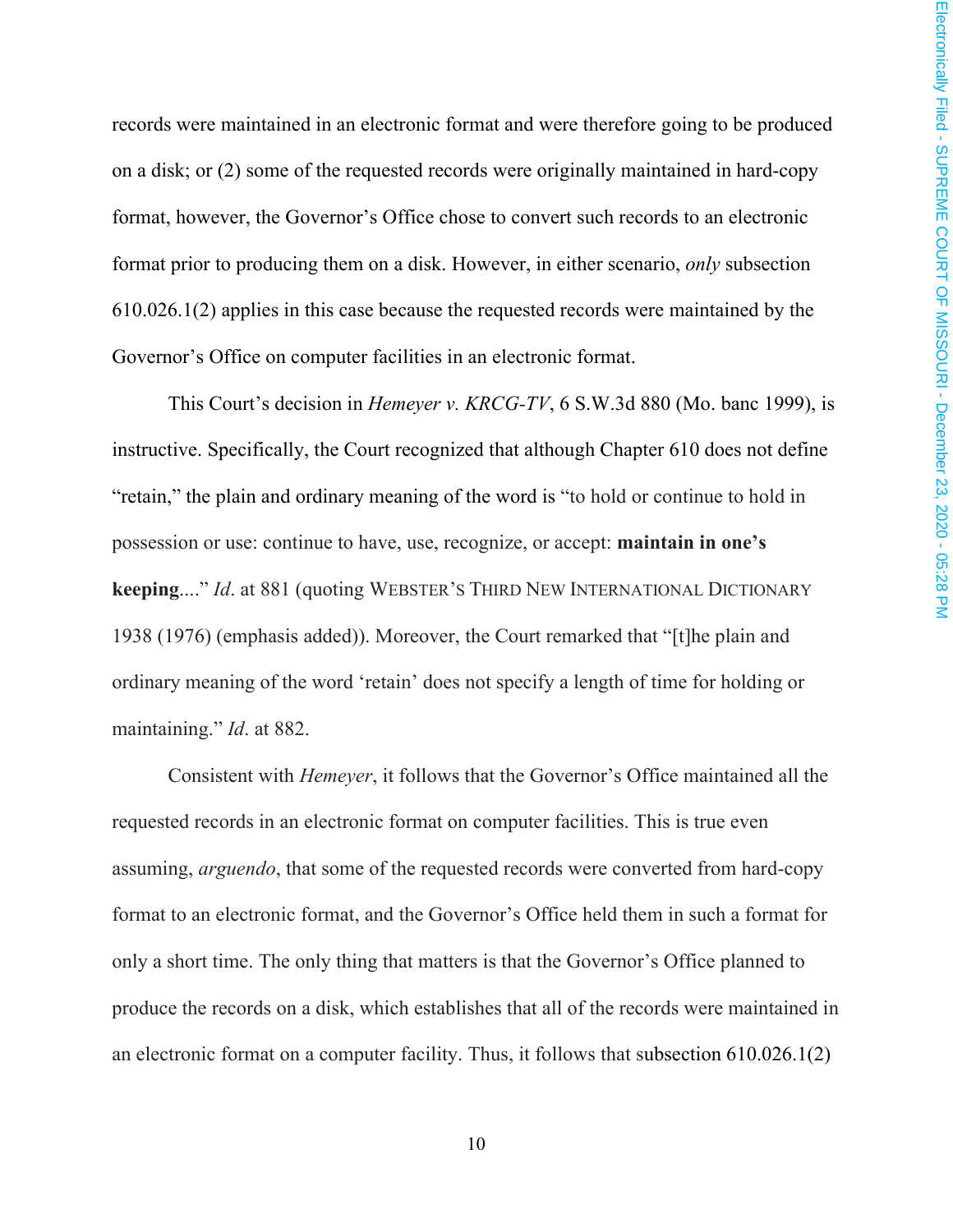applies in this case because the requested records were maintained by the Governor's

<span id="page-11-0"></span>Office on computer facilities.

#### c. *Subsection 610.026.1(2) does not allow attorney review time to be charged.*

Again, subsection 610.026.1(2) provides, in relevant part, as follows:

(2) **Fees for providing access to public records maintained on computer facilities**, recording tapes or disks, videotapes or films, pictures, maps, slides, graphics, illustrations or similar audio or visual items or devices, and for paper copies larger than nine by fourteen inches **shall include only** *the cost of copies, staff time, which shall not exceed the average hourly rate of pay for staff of the public governmental body required for making copies and programming, if necessary*, and the cost of the disk, tape, or other medium used for the duplication. […] If programming is required beyond the customary and usual level to comply with a request for records or information, the fees for compliance may include the actual costs of such programming.

(emphasis added).

The underlined language in this subsection ("shall include only") makes it clear that the permissible fees listed are exclusive. *See State ex rel. SSM Health Care St. Louis v. Neill*, 78 S.W.3d 140, 144 (Mo. banc 2002) ("Giving each and every word its plain and ordinary meaning, the legislature's use and placement of both the words 'shall' and 'only' in [a statute] signifies on its face that the legislature intended to designate exclusively those [categories]"); *see also State ex rel. Hunter v. Lippold*, 142 S.W.3d 241, 245 (Mo. App. W.D. 2004) (remarking that "the legislature's use of the word 'shall' removes any discretion from the official who is directed to perform the specified act").

Nowhere in subsection 610.026.1(2) is research time permitted, much less *attorney review* time. Instead, the subsection narrowly provides that the governmental body can only charge citizens fees for the "cost of copies" and "staff time." There is no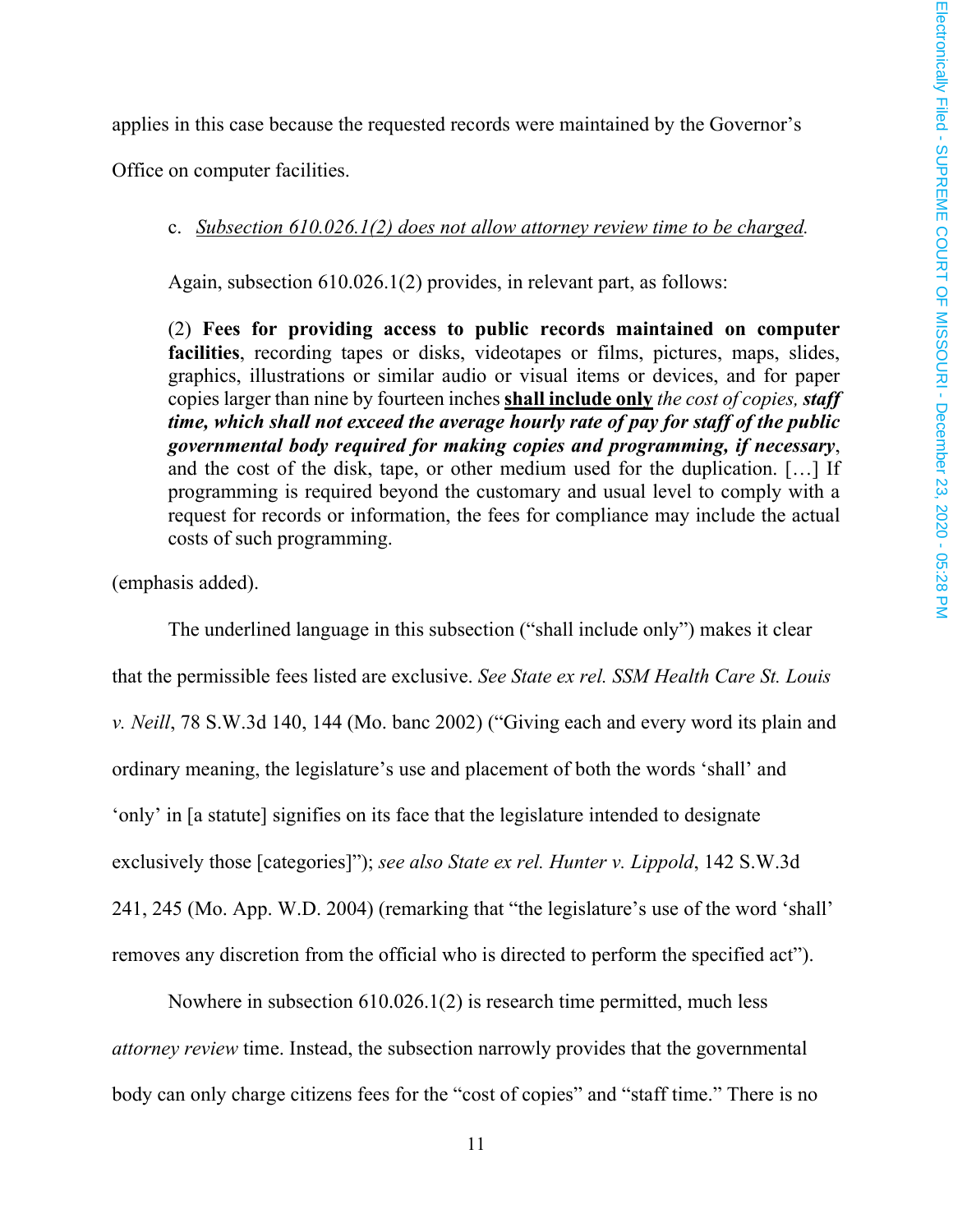express language that would authorize the recovery of attorney review time under subsection 610.026.1(2).

Contrary to the concurring opinion below, subsection 610.026.1(2) does not provide that "all" staff time can be recovered. *See* Concurring Opinion at 4–5. Indeed, the word "all" does not appear anywhere in the subsection. If the legislature intended for governmental bodies to recover "all" staff time, including, in particular, attorney review time, the legislature could have added such language when it amended section 610.026 in 2004. The legislature did not do so.

The concurring opinion further asserts that the operative language in the subsection, namely, "the cost of copies, staff time, which shall not exceed the average hourly rate of pay for staff of the public governmental body required for making copies and programming," "only limits the *amount* that may be charged for 'staff time'; it does not limit the categories of employees, or the particular tasks, which may constitute 'staff time.'" *See* Concurring Opinion at 4. This is a strained interpretation of the subsection.

"Staff time" must be interpreted in light of the dependent clause that follows. *See Union Elec. Co. v. Dir. of Revenue*, 425 S.W.3d 118, 122 (Mo. banc 2014) ("In determining the meaning of a word in a statute, the Court will not look at any one portion of the statute in isolation. Rather, it will look at the word's usage *in the context of the entire statute* to determine its plain meaning.") (emphasis added); *Keller v. Marion Cty. Ambulance Dist.*, 820 S.W.2d 301, 302 (Mo. banc 1991) ("Context determines meaning."); *Borden Co. v. Thomason*, 353 S.W.2d 735, 754 (Mo. banc 1962) (rejecting litigant's attempt to "remove the mentioned term from the context in which it is used").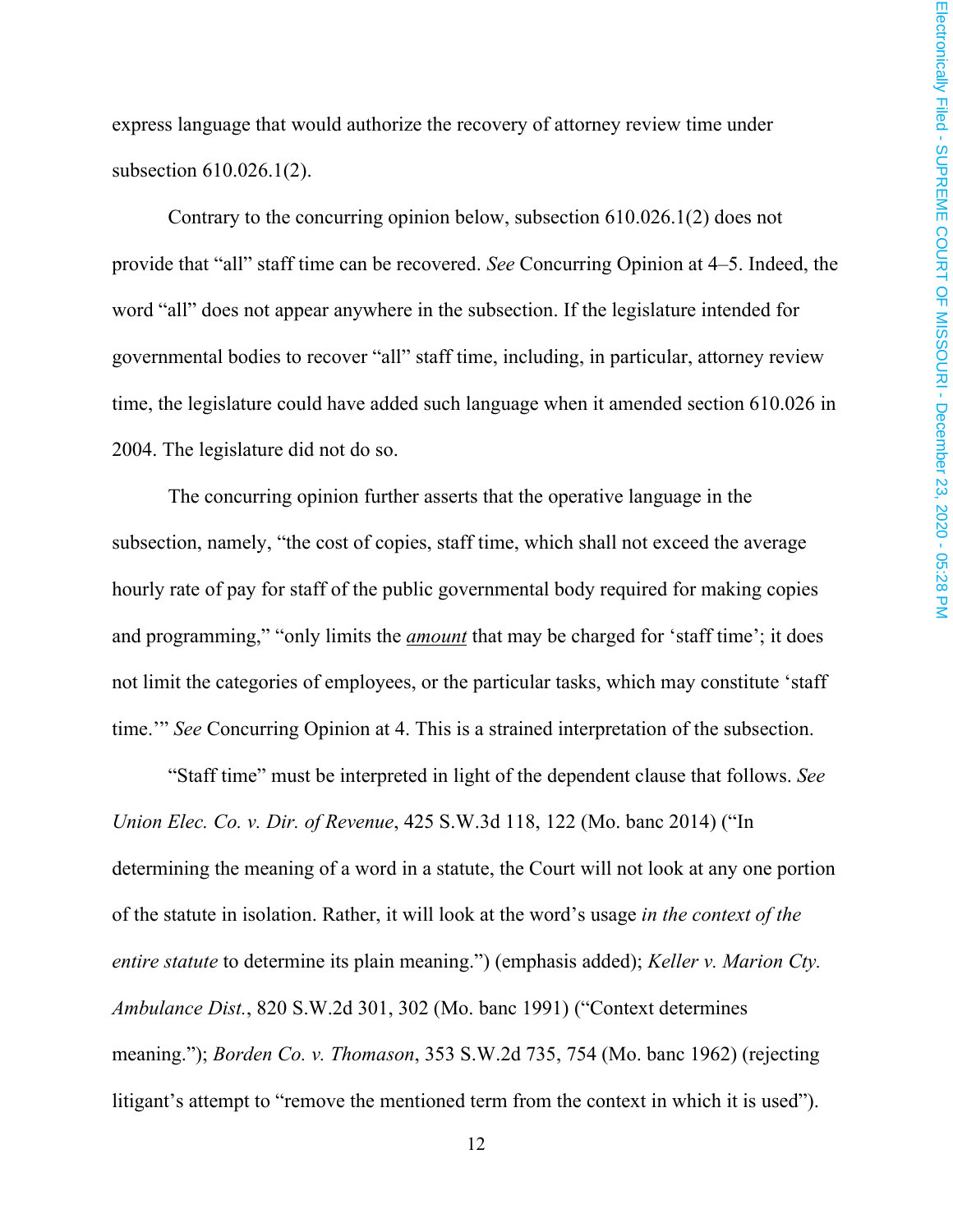When read alongside that modifying clause, it is clear "staff time" refers to time spent by staff required to make copies or program a computer to search for the requested records. Since these are the only two types of tasks that can be recovered under the subsection, the legislature reasonably limited the amount that a governmental body can seek to recover for these two tasks by stating that such amount "shall not exceed the average hourly rate of pay for staff of the public governmental body required for making copies and programming." This interpretation makes sense: the amount that the governmental body can charge for providing specific services, namely, making copies or programming, should be limited by the average hourly rate of pay for staff normally undertaking such tasks.

On the other hand, the concurring opinion's interpretation is untenable. It makes no sense that the legislature intended for a governmental body to recover for "all" staff time, yet restricted the amount that could be recovered by limiting it to the hourly rate for staff "making copies or programming." Assuming attorney review time can be recovered, should the governmental body charge the average hourly rate for staff making copies or the hourly rate for staff doing programming? And, why would charging either of the foregoing rates make sense since they have nothing to do with attorney review time? The Court avoids these thorny questions by applying a common canon of statutory interpretation: when "the word at issue appears in the statute within a list of words, the Court will apply the principle of statutory construction known as *noscitur a sociis*—a word is known by the company it keeps." *Union Elec. Co.*, 425 S.W.3d at 122. "Under this principle, a court looks to the other words listed in a statutory provision to help it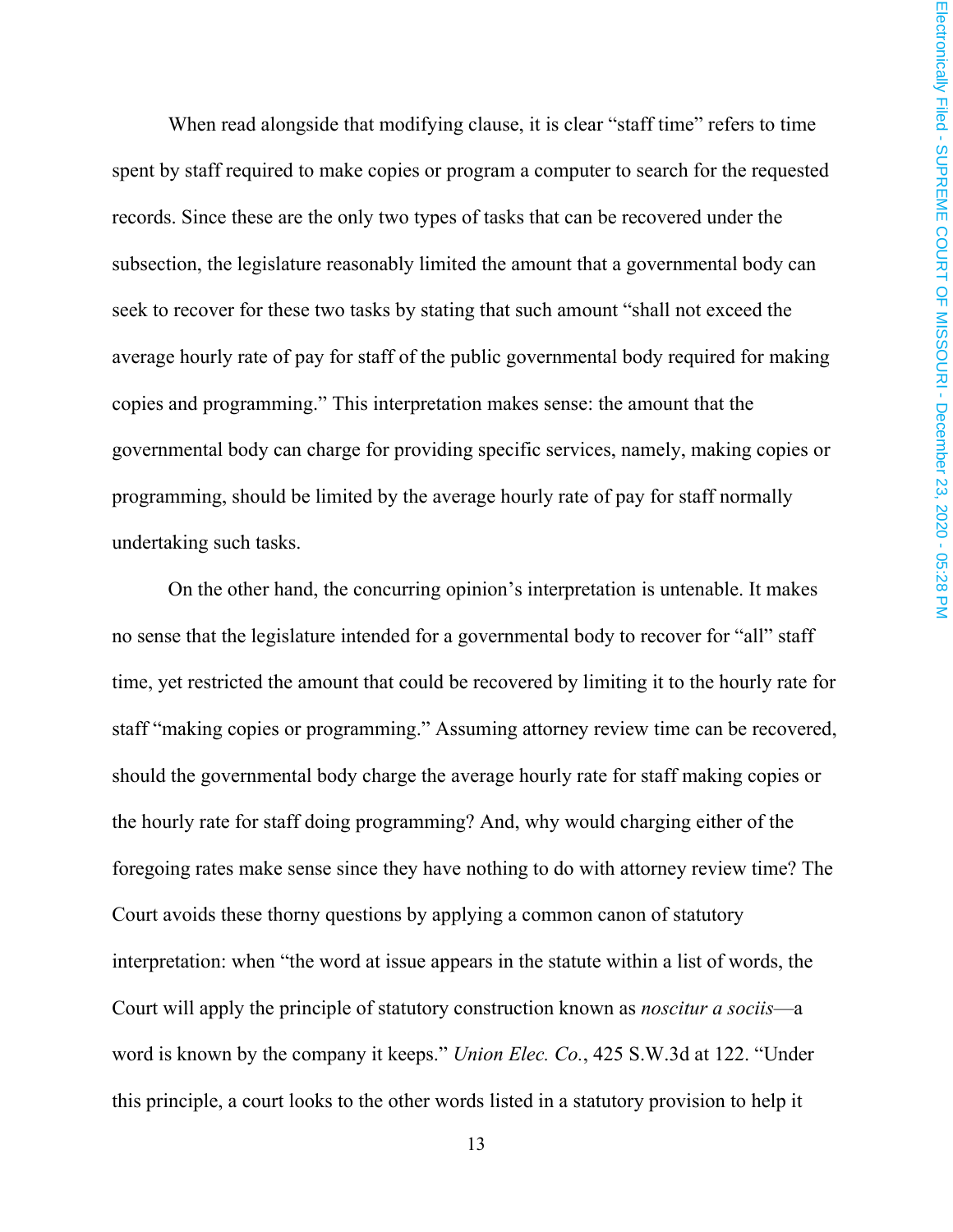discern which of multiple possible meanings the legislature intended." Here, that means looking at the three-item list of permissible charges ("the cost of copies," "staff time," and "the cost of the disk, tape, or other medium"), including the dependent clause that follows "staff time" in that list.

When interpreted in light of their statutory context, neither "staff time" nor any other part of subsection 2 includes "attorney review time." A public governmental body cannot rely on that part of the statute to shift that cost to a records requester.

#### <span id="page-14-0"></span>d. *Even assuming subsection 610.026.1(1) applies, this subsection also does not provide for the recovery of attorney review time.*

As discussed above, subsection 610.026.1(1) does not apply because the Governor's Office records sought were either already maintained electronically or were converted for the purpose of responding to the request and thereby became "maintained on computer facilities." But even assuming subsection 610.026.1(1) applies to some or all the requested records, the trial court still erred by allowing the Governor's Office to charge Mr. Gross for attorney time spent redacting or segregating the compiled records in order to close them—or parts of them—to the public. The research-time provision in subsection 610.026.1(1) is limited to "research time *required* for *fulfilling* records requests." (emphasis added). Putting aside for the moment that redaction time is not "research," any closure under the Sunshine Law is permissive, not mandatory; therefore, redaction or segregation time is never "required" in fulfilling a records request. *See Cox v. City of Chillicothe*, 573 S.W.3d 253, 258 (Mo. App. W.D. 2019) ("Section 610.021 is a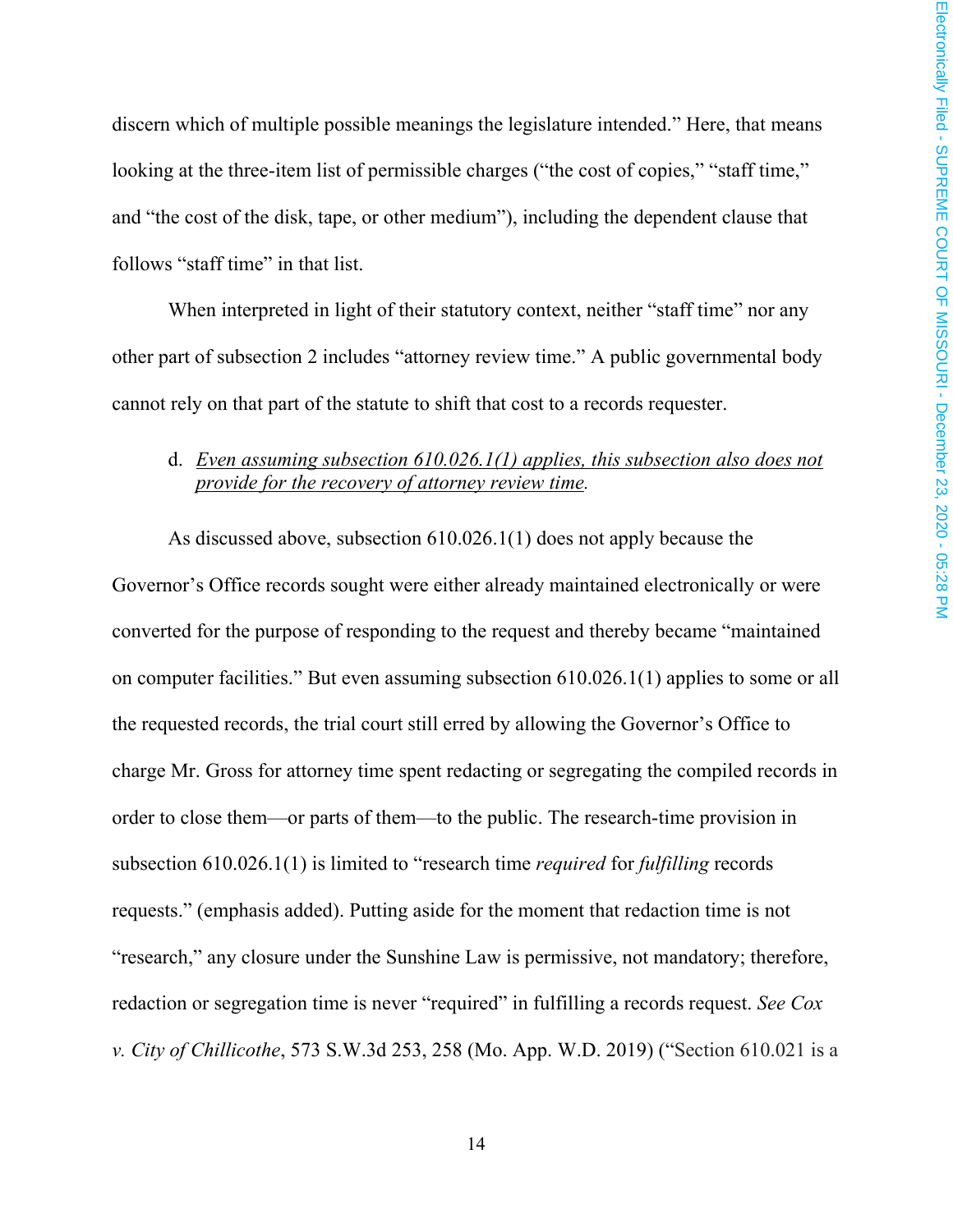permissive statute that allows, **but does not require**, a governmental body to close certain meetings, records, and votes.") (emphasis added).

Because the Governor's Office had already undertaken the act of locating the records requested, the attorney would not, in fact, be conducting "research," but rather simply reviewing to determine what permissive redaction and withholding choices the Governor's Office might have. *See* D5, p.4 (indicating that 13,659 documents were located and 120 business days were needed to complete the request). The amount of time needed for document redaction is not listed in either subsection (1) or (2) as an allowable fee, nor can it reasonably be understood to be covered by subsection (1)'s research-time provision. This is a reasonable interpretation of the law given that, as noted, any redaction is permissive under the law. Simply put, an activity by a public governmental body that is *permissive* is not an action that is required in order to *fulfill the request* even if it is required for some other reason.

Moreover, section 610.024.1 of the Sunshine Law separately requires that "the public governmental body shall separate the exempt and nonexempt material and make the nonexempt material available for examination and copying." Section 610.024 contains no reference to any additional fees associated with this sequestration requirement. The fact that the legislature does not allow a public governmental body to charge for sequestration supports the conclusion that it did not intend to allow public governmental bodies to charge for activities associated with the permissive closure that sequestration supports.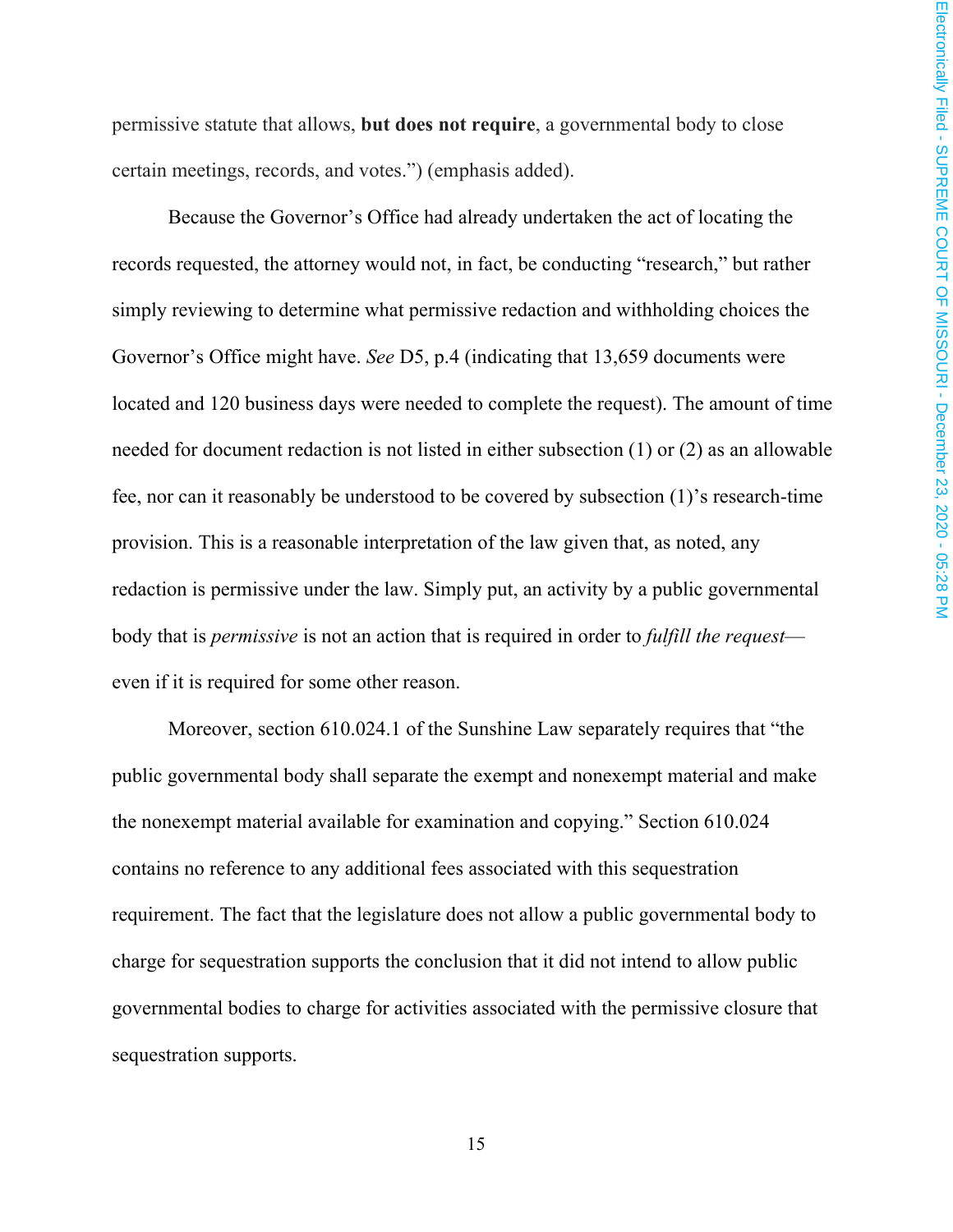The majority below erroneously concluded that subsection 610.026.1(1) permits the recovery of attorney review time. *See* Majority Opinion at 11–13. Specifically, the majority commented that because the words "search" and "research" must have distinct meanings, the word "research" must mean the "studious inquiry or examination" of the requested documents. *Id*. at 12. Applying this definition, the majority concluded that an attorney's inquiry or an examination whether a document could be withheld based on confidentiality or privilege falls within the scope of the term research and, therefore, can be charged as a fee. *Id*. at 12-13.

The majority's conclusion is flawed because even if the term "research" means the "studious inquiry or examination" of the requested documents, it does not follow that the legislature intended that this term should apply to an attorney deciding whether a document can be withheld. Instead, considering that records requesters are members of the public who do not have the special knowledge of the public governmental body, it is more likely the legislature intended "research" to encompass the body's determination of what kind of records it retains that were were responsive to the request as well as where to find them. "Search," then, refers to the physical carrying out of the researcher's best guess of what and where to look.

For example, consider a genealogy enthusiast whose ancestor worked in a state department. He might request "all records relating to John Smith." In order to fulfill that request, someone from the public governmental body would need to determine what position John Smith held or what projects he participated in, and in what filing cabinet or warehouse his communications and memoranda might now be stored ("research"). Then,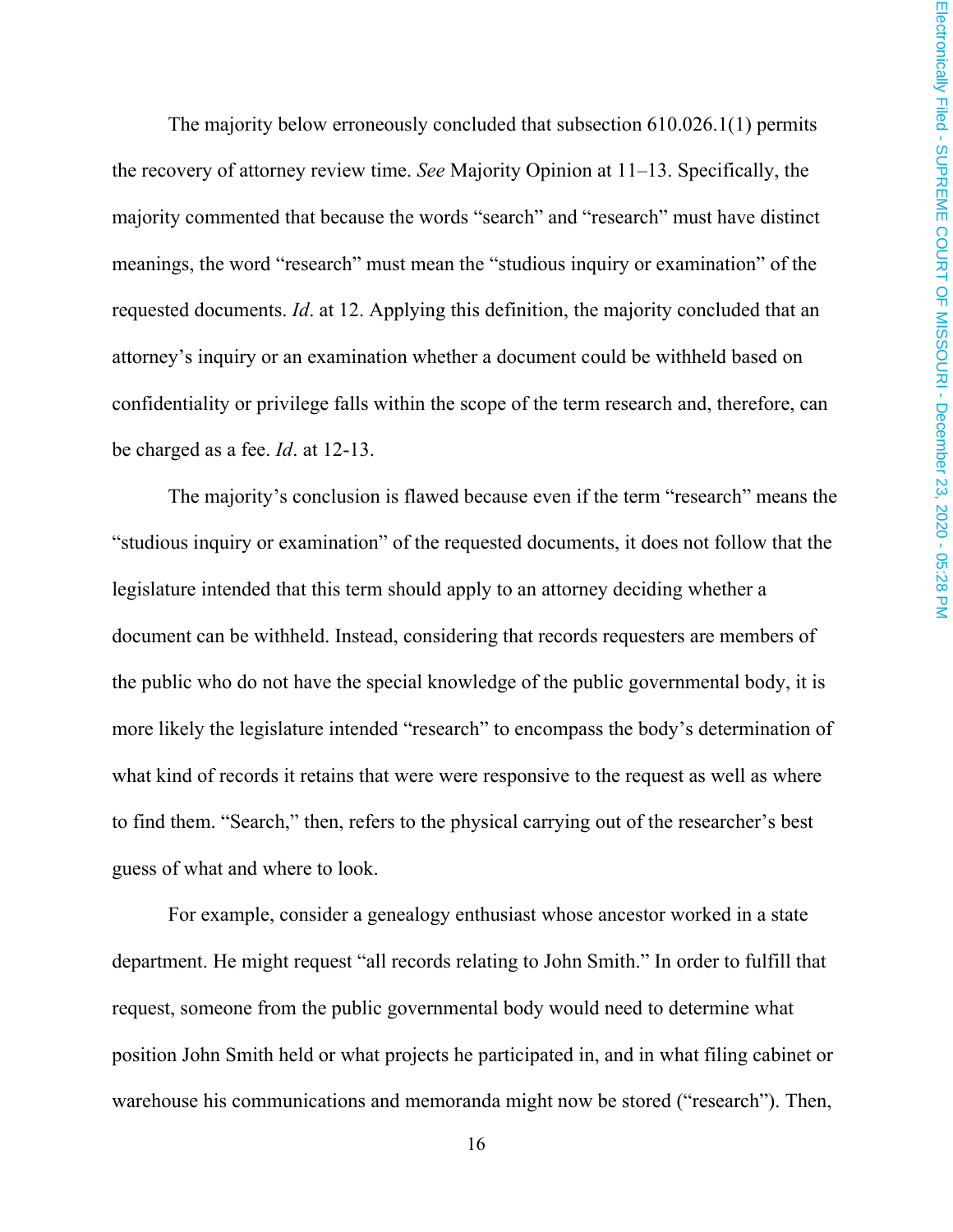someone from the public governmental body would need to actually go look in that location to see if the documents were there ("search").

Significantly, the foregoing steps—first, determining what records the body might have and where they were located and, second, going to look in that location—are "required for fulfilling records requests." In contrast, an attorney's decision about withholding documents is not required, but rather, permissive. Indeed, Section 610.022.4 expressly provides that "[n]othing in sections 610.010 to 610.028 shall be construed as to **require** a public governmental body to hold a closed meeting, record or vote to discuss or act upon any matter." (emphasis added). *See, e.g., Chasnoff v. Mokwa*, 466 S.W.3d 571, 577–78 (Mo. App. E.D. 2015) ("Section 610.021 is permissive because it describes records that *may* be closed. The Sunshine Law does not prohibit the Board from disclosing the [permissively closable] records at issue.") (internal quotation marks and citations omitted).

Here, the circuit court thought attorney review time could be passed on to Mr. Gross because his request covered materials that might be withheld because of attorneyclient privilege. Although attorney-client privilege may provide a basis for withholding (or redacting parts of) public records before disclosing them in response to a Sunshine Law request, exercising that option is not required in order to *fulfill a records request*. Even where it might make sense for the public governmental body to exercise its option of permissively closing records or parts of records, the Sunshine Law does not require this choice. Competing demands on a governmental body are not attributable to the Sunshine Law. *See Strake v. Robinwood W. Cmty. Improvement Dist*., 473 S.W.3d 642,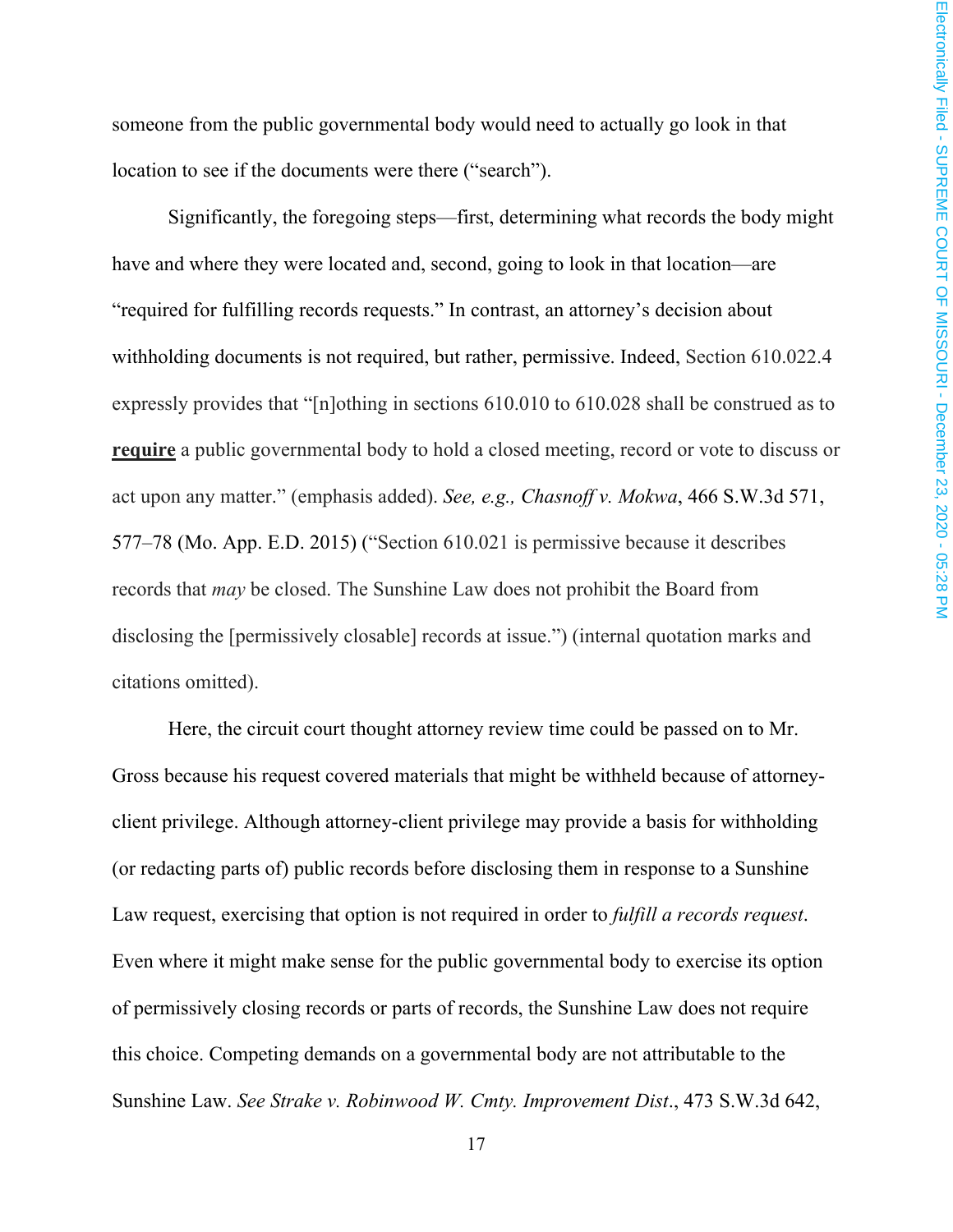646 (Mo. banc 2015). Thus, subsection 610.026.1(1) does not provide for the recovery of attorney review time.

Furthermore, to the extent there is a question about the meaning of a provision within Chapter 610, that provision should interpreted to favor open government. *See*  RSMo. § 610.011. Attorney time can be prohibitively expensive. If requesters are always saddled with the cost of attorney review—particularly when there is nothing in the statute that makes that cost clearly attributable to the requester—citizens will be discouraged from requesting public records from public governmental bodies, and overall, the public will be less informed. This runs contrary to the public policy and presumption of openness described in section 610.011.

#### <span id="page-18-0"></span>**II. The circuit court erred by determining that 120 business days was reasonable to produce 13,000+ records** *as a matter of law***.**

Ordinarily, all valid requests for records under the Sunshine Law "shall be acted upon as soon as possible, but in no event later than the end of the third business day following the date the request is received…." RSMo. § 610.023.1(3). If access to the records requested is "not granted immediately, the custodian shall give a detailed explanation of the cause for further delay and the place and earliest time and date that the record will be available for inspection." *Id.* The statute provides that the time for "document production may exceed three days for reasonable cause." *Id.*

Perhaps it is unreasonable to expect a government body to comply with a request that encompasses more than 13,000 records in three or fewer days. It is difficult to judge in this case because, despite the mandate of § 610.023, the Governor's Office did not give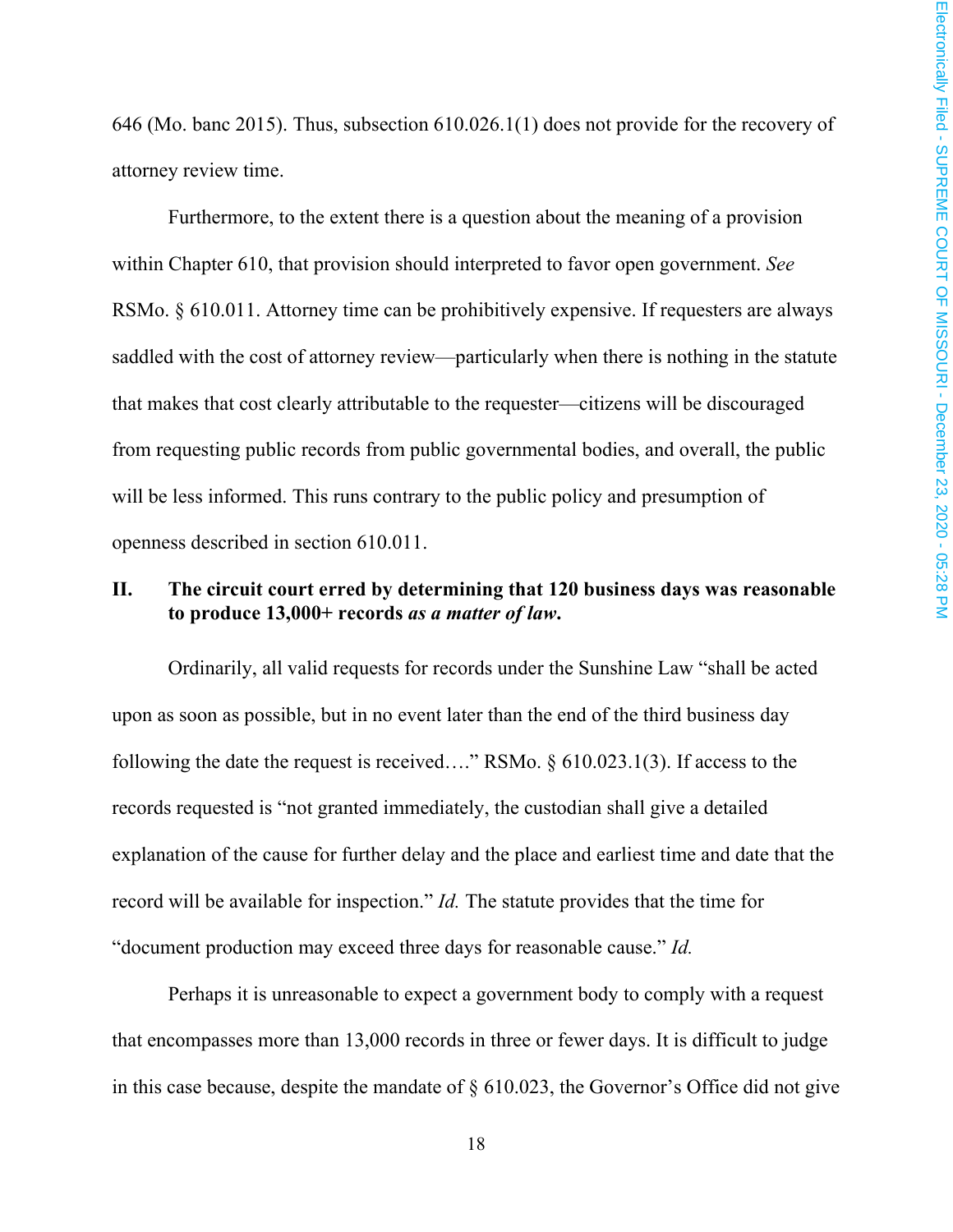a "detailed explanation" of the reason for the delay, nor allege any "reasonable cause." Instead, the Governor's Office merely referred to the amount of records requested and said it would take 120 business days (or 5.6 months) to produce them.

On the record at the motion-to-dismiss stage, the circuit court should not have found as *a matter of law* that it was lawful for a public governmental body to give itself more than five months to provide access to public records. The circuit court based its decision solely on the size and "voluminous and complex nature of Gross' request."

At a minimum, the court must make a factual determination as to what amount of time for a particular response is reasonable after a hearing in which the parties can explain the basis of their positions and the court can judge the credibility of witnesses. After all, there is nothing inherently unreasonable about expecting that a public governmental body can provide access to 13,000 records in a much shorter time than five months. Discovery requests routinely encompass thousands of responsive documents, and parties have only 30 days to produce them without further leave of court. Just as routinely, such records are produced on time. *See Prime Aid Pharmacy Corp. v. Express Scripts, Inc.*, 2017 WL 67526, at \*5 (E.D. Mo. Jan. 6, 2017) (granting motion to compel on Jan. 6 and requiring production of documents concerning more than 70,000 pharmacies be produced by Jan. 3[1](#page-19-0)).<sup>1</sup>

Reversal and remand is appropriate here because the reasonableness of delay involves questions of fact that cannot be resolved on a motion to dismiss.

<span id="page-19-0"></span> $<sup>1</sup>$  The Governor's Office is not a large corporation, of course, but the volume of public</sup> records here is several orders of magnitude smaller.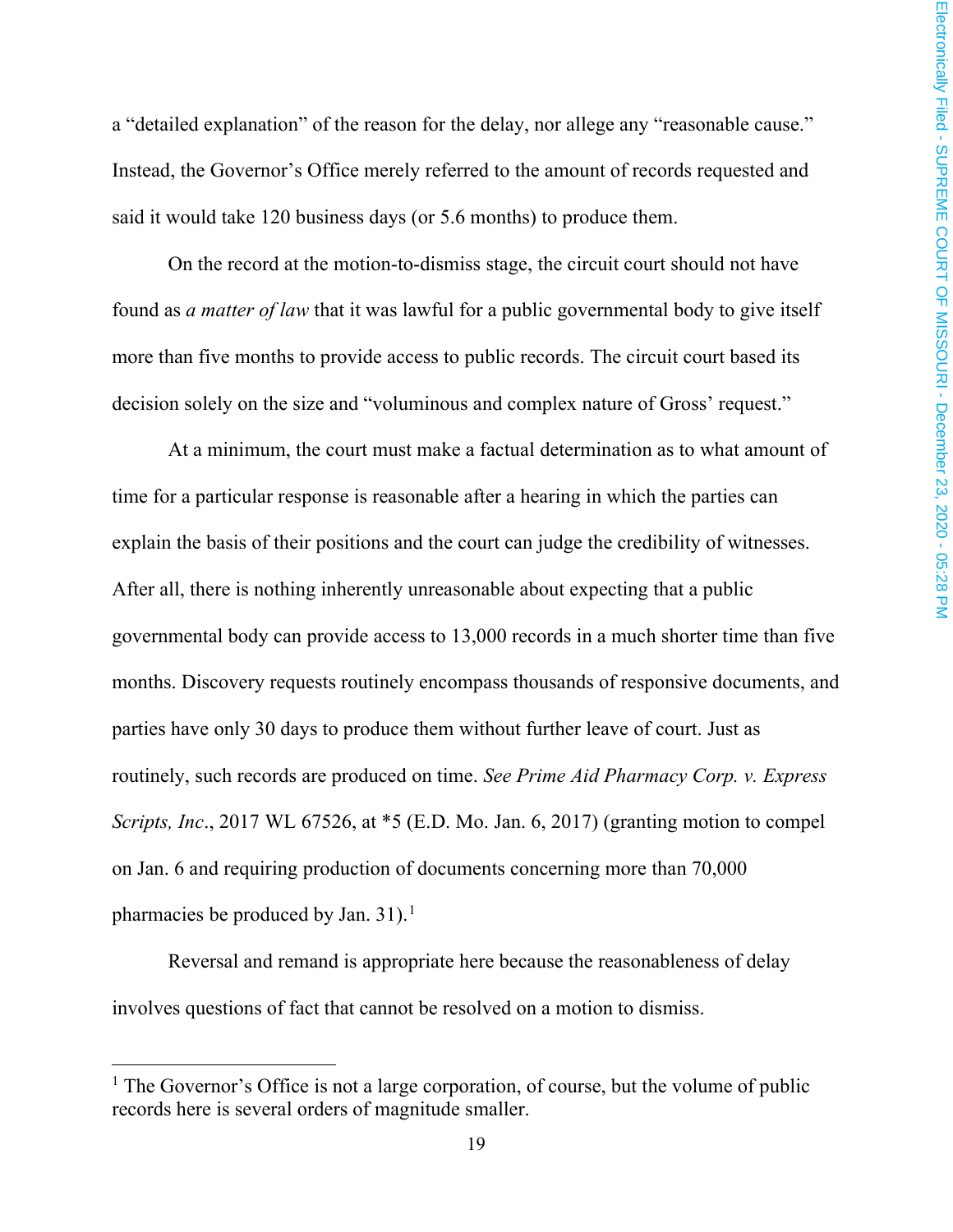#### **Conclusion**

<span id="page-20-0"></span>The trial court erred in finding that attorney review time is an allowable fee chargeable to a person requesting records from a governmental body and in declaring as a matter of law that more than five months is a reasonable amount of time to produce the requested records. The judgment and order dismissing the case should be reversed and the case remanded for further proceedings.

Respectfully submitted,

/s/ Anthony E. Rothert Anthony E. Rothert, #44827 Jessie Steffan, #64861 Omri E. Praiss, #41850 American Civil Liberties Union of Missouri Foundation 906 Olive Street, Ste. 1130 St. Louis, MO 63101 Phone: (314) 652-3114 Fax: (314) 652-3112 arothert@aclu-mo.org jsteffan@aclu-mo.org

Gillian R. Wilcox American Civil Liberties Union of Missouri Foundation 406 West 34th Street, Ste. 420 Kansas City, MO 64111 Phone: (816) 470-9933 Fax: (314) 652-3112 gwilcox@aclu-mo.org

Attorneys for *Amici Curiae*